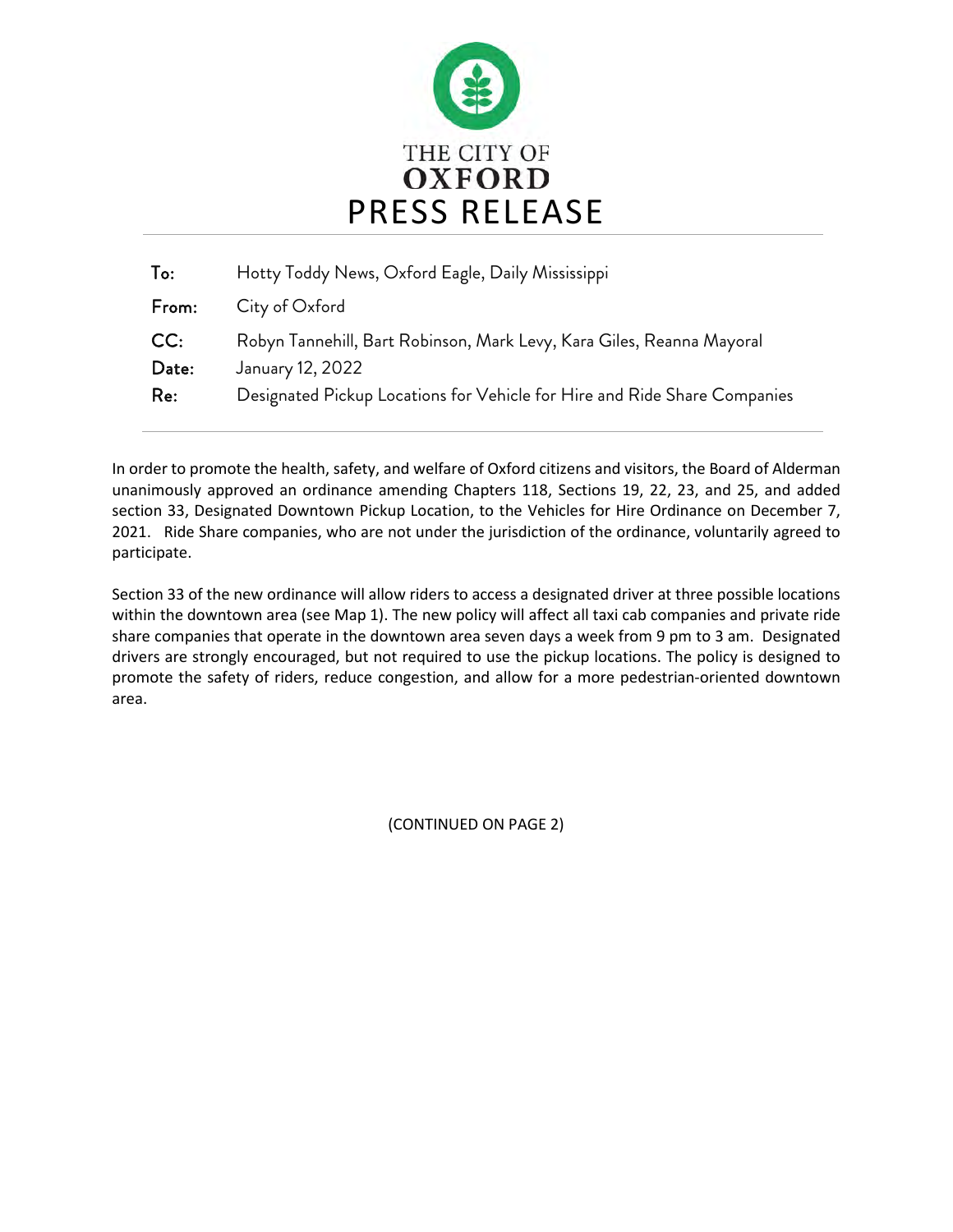

Map 1: Downtown Area Pickup Locations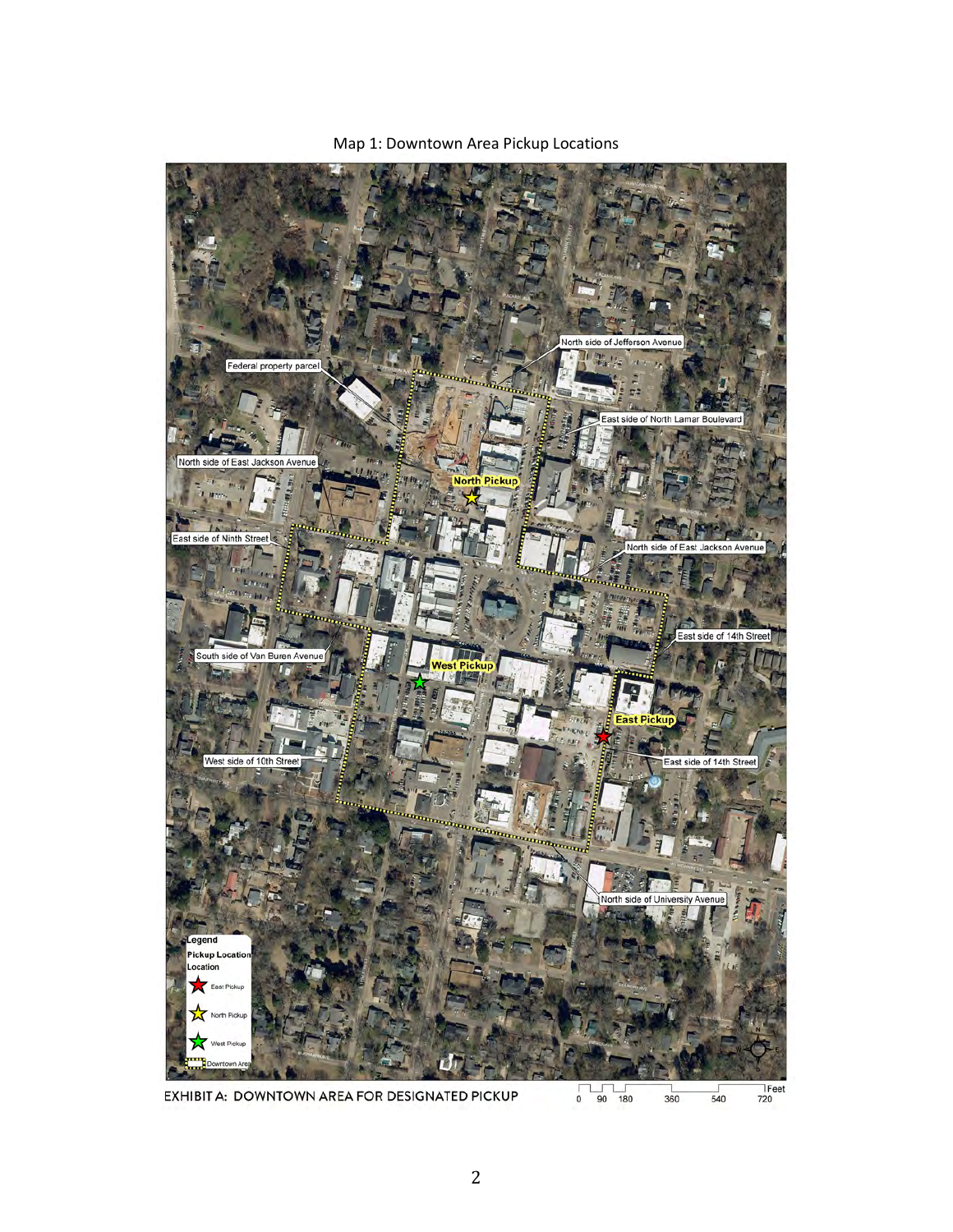## **Designated Downtown Pickup Locations Details**

Who:

- All *riders* in the downtown area
- All *drivers* of cab companies and rideshare companies

What:

- Designated pickup spaces clearly marked with signage
- Designated waiting space in well-lit, surveilled areas

When:

• Seven days a week between the hours of 9 pm and 3 am

Where:

## NORTH PICKUP LOCATION City Parking Garage 34°22'3.60"N, 89°31'8.76"W



DESIGNATED PICKUP NORTH LOCATION PARKING GARAGE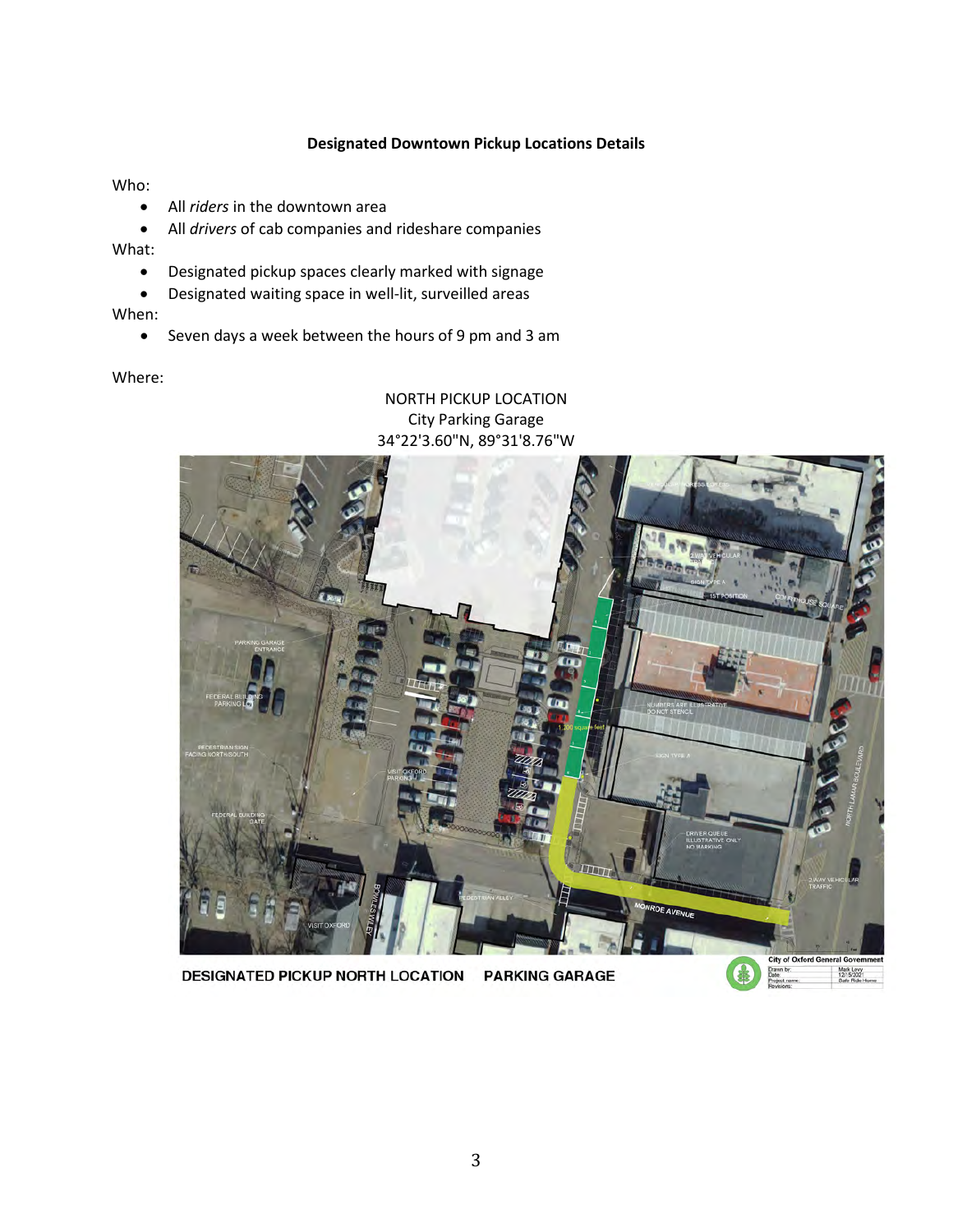WEST PICKUP LOCATION Harrison Avenue 34°21'56.34"N, 89°31'11.34"W



DESIGNATED PICKUP WEST LOCATION HARRISON AVENUE